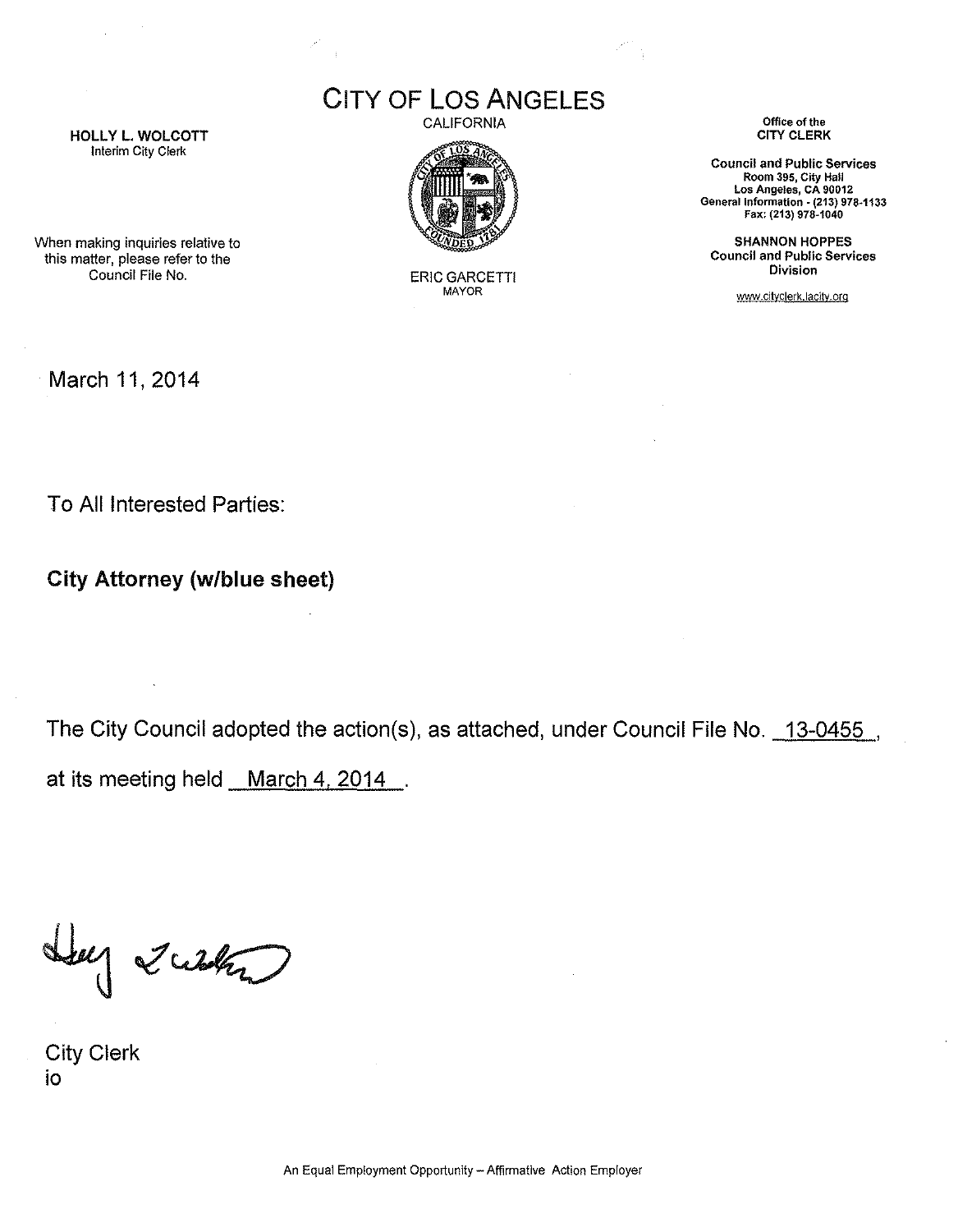| <mark>իբ ⊧լն Mayor's Time Stamp</mark> | TIME LIMIT FILES<br><b>ORDINANCES</b>                                                                                      | RECEIVED<br>City Clerk's Lime'Stamp [CE] |  |  |
|----------------------------------------|----------------------------------------------------------------------------------------------------------------------------|------------------------------------------|--|--|
| <b>RECENSS</b><br>2014 MAR -4 PM 3: 13 |                                                                                                                            | 2014 MAR -4 PM 3:13                      |  |  |
| CITY OF LOS ANGELES                    | <b>FORTHWITH</b>                                                                                                           | CITY CLERK                               |  |  |
|                                        | COUNCIL FILE NUMBER 13-0455 COUNCIL DISTRICT<br>COUNCIL APPROVAL DATE MARCH 4, 2014 LAST DAY FOR MAYOR TO ACT MAR 1 4 2014 |                                          |  |  |
|                                        | ORDINANCE TYPE: ____ Ord of Intent ____ Zoning ______ Personnel ______ General                                             |                                          |  |  |
|                                        | __Improvement ______LAMC ____X_LAAC _____CU or Var Appeals - CPC No.                                                       |                                          |  |  |
| SUBJECT MATTER:<br>STABILIZATION FUND  | ESTABLISHING ACCOUNTS WITHIN THE RESERVE FUND AND ESTABLISHING A NEW BUDGET                                                |                                          |  |  |

|                             | <b>APPROVED</b> | <b>DISAPPROVED</b> |              |                                                 |   |
|-----------------------------|-----------------|--------------------|--------------|-------------------------------------------------|---|
| PLANNING COMMISSION         |                 |                    | œ            | C3<br>وعزها سمناه<br>$\mathcal{X}^{\text{unr}}$ |   |
| DIRECTOR OF PLANNING        |                 |                    | پير          | <b>Jimes</b>                                    |   |
| <b>CITY ATTORNEY</b>        |                 |                    | <b>SMALL</b> | ت                                               |   |
| CITY ADMINISTRATIVE OFFICER |                 |                    |              | 믍                                               |   |
| <b>OTHER</b>                |                 |                    | 晶<br>宍       | Ç٦                                              | 玊 |
|                             |                 | MAR                |              | t<br>P                                          |   |

DATE OF MAYOR APPROVAL, DEEMED APPROVED OR \*VETO<br>(\*VETOED ORDINANCES MUST BE ACCOMPANIED WITH OBJECTIONS IN WRITING PURSUANT TO CHARTER SEC. 250(b) (c) <u> 1980 - Jan Barrison, Amerikaansk filosof (f. 1980)</u>

# (CITY CLERK USE ONLY PLEASE DO NOT WRITE BELOW THIS LINE)

| MAR 1 0 2014<br>DATE RECEIVED FROM MAYOR |             | 182928<br>ORDINANCE NO. |              |  |
|------------------------------------------|-------------|-------------------------|--------------|--|
| MAR 1 2 2014<br>DATE PUBLISHED           | DATE POSTED | EFFECTIVE DATE          | APR 1 2 2014 |  |
| ORD OF INTENT: HEARING DATE              |             | ASSESSMENT CONFIRMATION |              |  |
| ORDINANCE FOR DISTRIBUTION: YES          | NO L        |                         |              |  |

 $\sim$  $\mathcal{L}_{\mathcal{L}}$ 

 $\hat{\mathcal{L}}$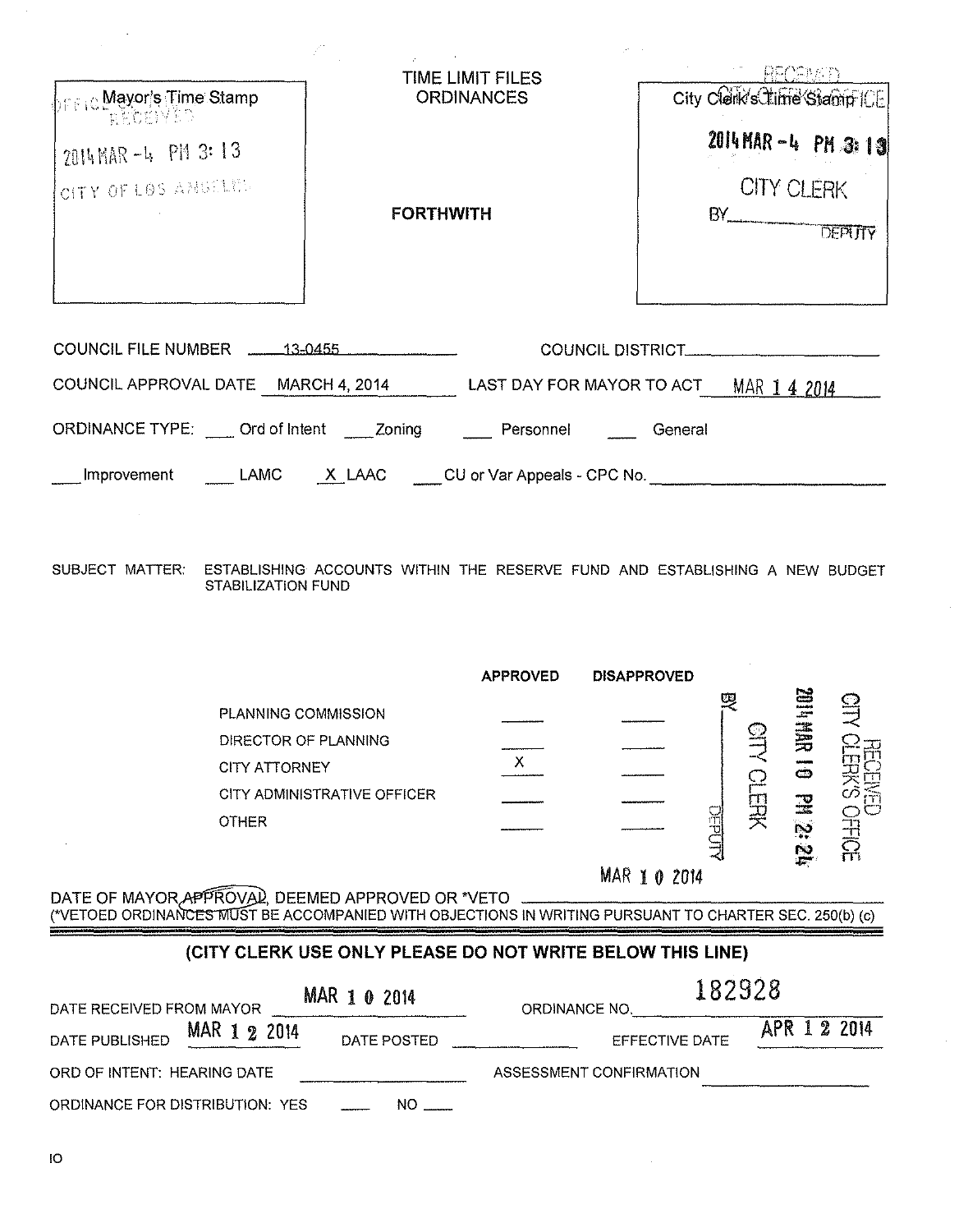### File No. 13-0455

BUDGET AND FINANCE COMMITTEE REPORT and ORDINANCE FIRST CONSIDERATION relative to establishing accounts within the Reserve Fund and establishing a new Budget Stabilization Fund.

Recommendations for Council Action, SUBJECT TO THE APPROVAL OF THE MAYOR:

- 1. PRESENT and ADOPT the accompanying ORDINANCE amending the Los Angeles Administrative Code regarding the Reserve Fund and adding a new Article 4.1 to Chapter 6 of Division 5 of the Los Angeles Administrative Code regarding a Budget Stabilization Fund.
- 2. REQUEST the City Attorney to prepare and present an amended Ordinance to Council to incorporate changes discussed in the Budget and Finance Committee that reflect in more detail the Budget Stabilization Fund Policy adopted by Council on June 7, 2013.

Fiscal Impact Statement: None submitted by the City Attorney. Neither the City Administrative Officer (CAO) nor the Chief Legislative Analyst (CLA) has completed a financial analysis of this report.

#### Community Impact Statement: None submitted.

#### **SUMMARY**

At its regular meeting of February 24, 2014, the Budget and Finance Committee considered a City Attorney report and a draft Ordinance relative to establishing two accounts within the Reserve Fund - the Contingency Reserve Account and the Emergency Reserve Account, and to add a new Article 4.1 to Chapter 6 of Division 5 of the Los Angeles Administrative Code regarding a Budget Stabilization Fund (BSF). In June of 2013, the City Attorney was requested, with the assistance of the CAO and CLA, to prepare and present an ordinance to codify the revised Proposed Financial Policy for the BSF, as well as other related ordinances necessary to fully implement this Policy.

As previously reported by the CAO and CLA, the City Charter established the Reserve Fund which holds unrestricted cash set aside outside the budget for unforeseen expenditures, emergencies or natural disasters. Charter Section 344 requires the Controller to transfer surplus general revenues and other unspent appropriations from the General Fund to the Reserve Fund at the end of the fiscal year. In March 2011, voters passed Charter Amendment P which codified the establishment of the Contingency Reserve Account and Emergency Account within the Reserve Fund. Charter Amendment P also established the BSF in the City Treasury and authorized the requirements for transfers or expenditures from the BSF to be established by ordinance.

During Committee discussion, representatives of the CLA and City Attomey provided an overview of the matter and responded to related questions from Committee members. After further consideration and having provided an opportunity for public comment, the Committee recommended that Council adopt an Ordinance to establish accounts within the Reserve Fund and a new Budget Stabilization Fund and that City Attorney prepare an amended